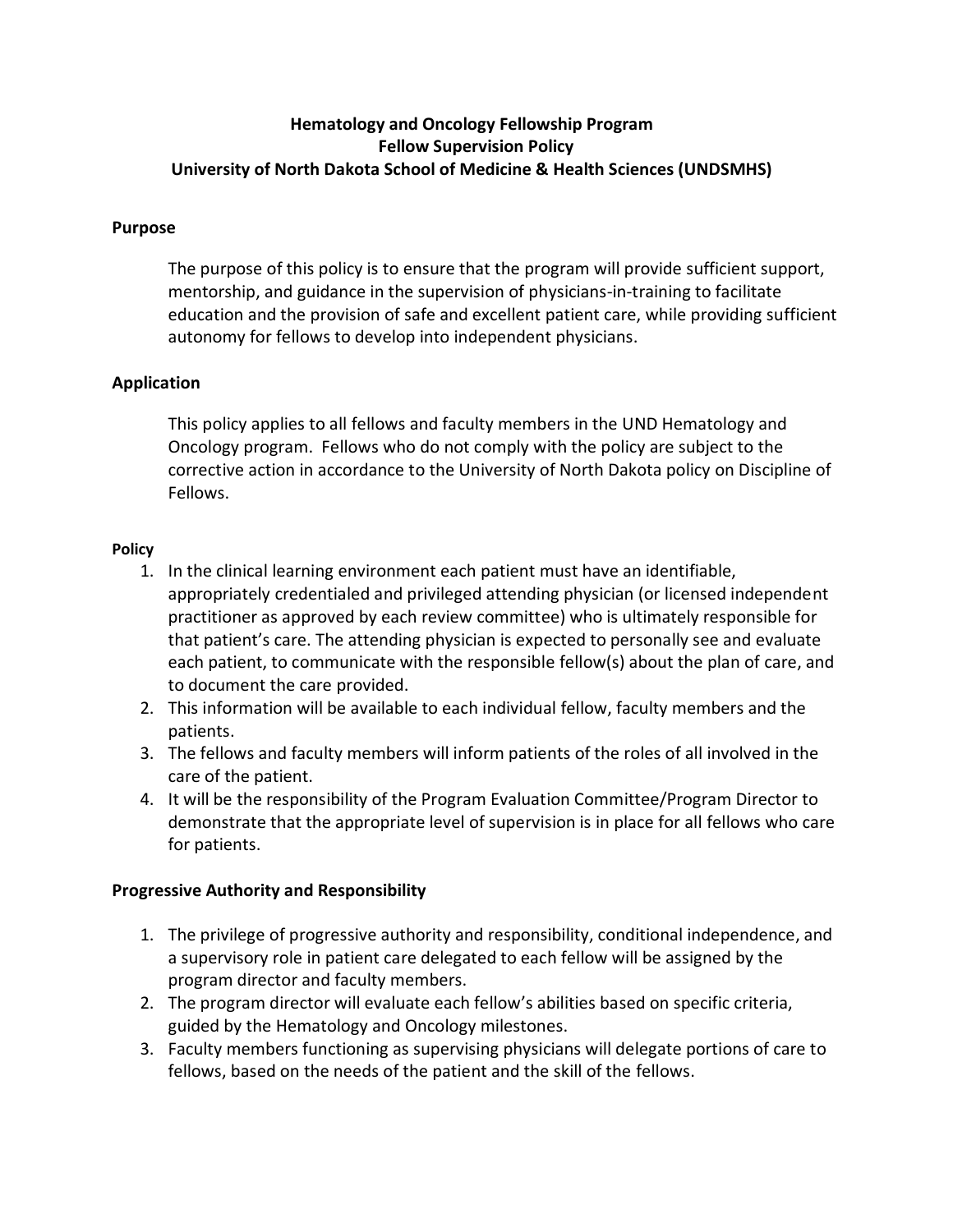- 4. F2-F3 fellows will have direct or indirect supervision depending on their competency level for their year of training based on the Hematology and Oncology milestones and the level of comfort of supervising attending physician.
- 5. In the outpatient setting all general and subspecialty rotations, the fellow will be expected to perform the initial evaluation of as many patients as deemed appropriate for the level of training and competency.
- 6. In the outpatient setting the fellow will be expected to develop a treatment plan and discuss it with the attending, who will be expected to see the patient and confirm or modify the fellows plan through a discussion with the fellow.
- 7. The fellows will be supervised in such a way that they assume progressively increasing responsibility, including that for teaching and supervising junior fellows, according to their level of training.
	- I. Individual fellows will gradually assume greater responsibilities in the care of patients as the level of their knowledge, skills and abilities increase. These qualities will be continuously assessed by the attending physicians. Despite this progressive responsibility, the attending physician retains ultimate supervisory responsibility and maintains his/her direct involvement based upon the nature of the patient's condition, the likelihood of major change in the management plan, the complexity of care, and the capabilities and level of training of the fellow involved.
	- II. More advanced and experienced fellows may perform procedures or conduct certain aspects of care with indirect supervision if the attending physician grants that permission after discussion of each patient.
	- III. Though the fellows will be given increasing responsibility of obtaining informed consent on patients it is the responsibility of attending physicians to assure that patients understand the procedure, its risks, benefits, and alternative methods of treatment.
- 8. Any patient scheduled for discharge should be discussed with the attending prior to discharge.
- 9. Fellows may perform minor procedures without direct supervision, with agreement of the attending physician who is responsible for assessing the fellow's competence to perform such procedures (e.g., drawing venous blood, peripheral IV catheter) that are typically performed by non-physicians in the hospital.
- 10. Fellows at all levels of training may act in the best interests of patients in emergency situations subject to subsequent review by the attending physician and the medical staff of the hospital.

# **Must communicate circumstances**

- 1. Any fellow may request the physical presence of an on-call attending at any time and will never be refused. An on-call attending physician will be physically present in the hospital and immediately available for direct supervision at all times.
- 2. Any significant change in a patient's condition must be reported immediately (within 30 minutes maximum but as soon as possible) to the attending physician by the responsible